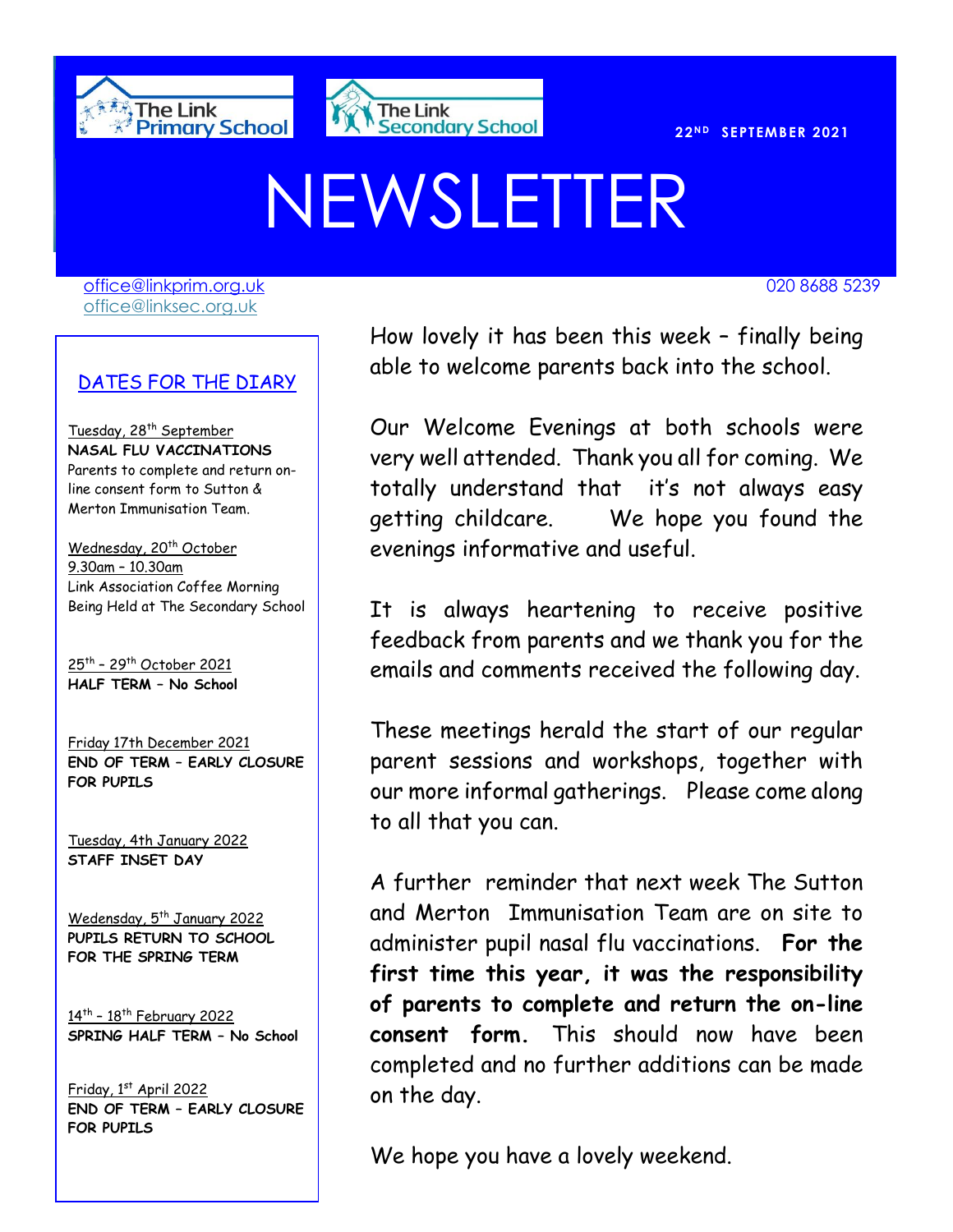# **WHAT'S BEEN HAPPENING AT THE PRIMARY SCHOOL?**

In preparation for our MacMillan Fundraising event, our School Council members met on Tuesday to practise buying and selling cakes.

We have a new recruit too – Leyland will be representing Pine Class. All the school council members promised to help on Friday afternoon.

Sandy dropped in to see how all the preparations were going and was very impressed with both the groups' social skills and maths handling skills. Rishaan and Ritish also made sure she wasted none of her cake!



Link Priority 2 Community - friendships Link Priority 3 Spiritual Development Link Priority 14 Emotional development understanding situations from others' perspectives

Thank you to everyone who supported our fundraising efforts.







The winner of our baking competition was Lucy (Rayan's Mum). She has won a beautiful set of 3 cake tins, which we hope she has pleasure in using for her future bakes!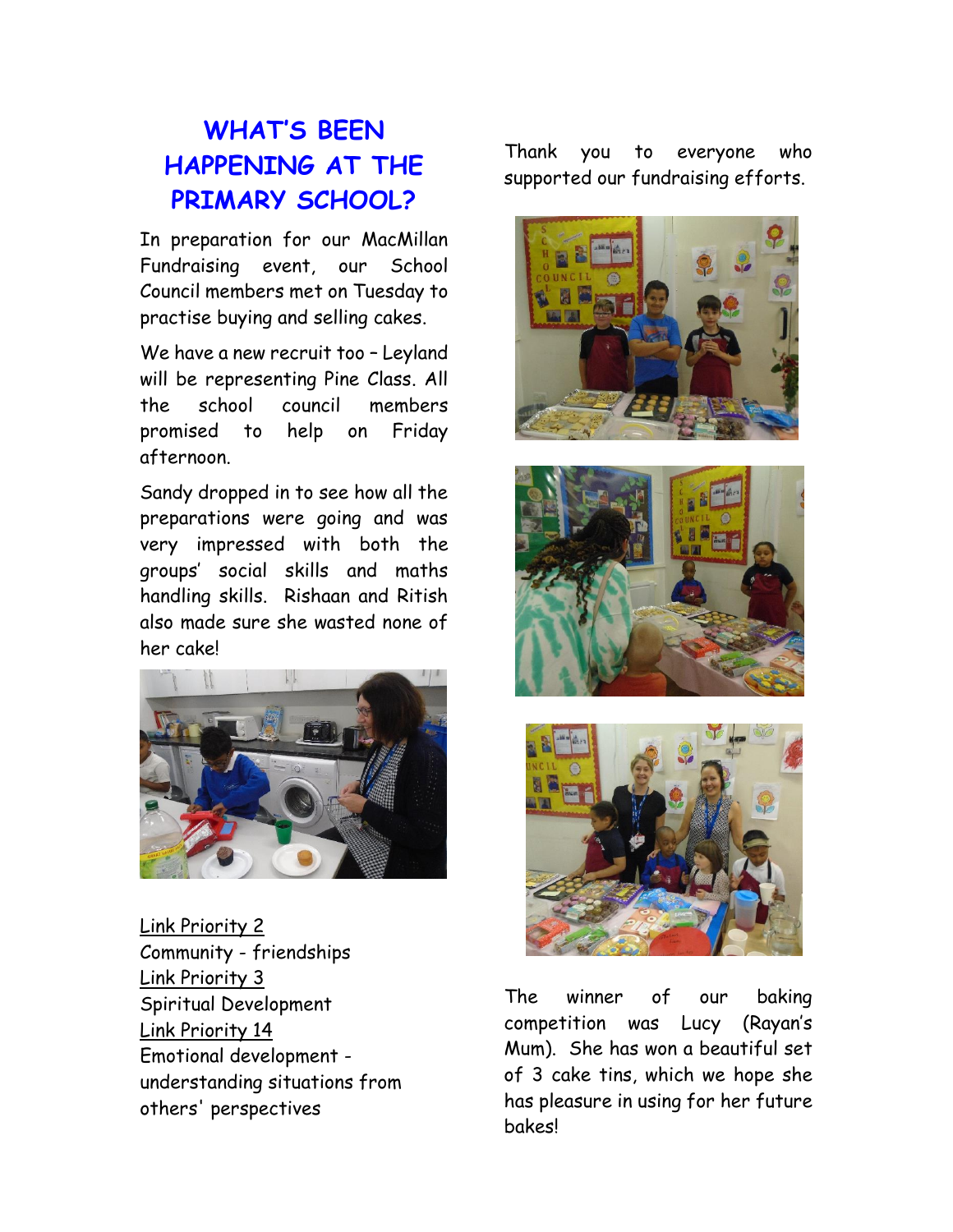A special prize was awarded to Malieta, who baked a number of delicious creations and sent in photographs of her completing each stage of every bake!



Our colouring competition proved popular too and after much deliberation, it was decided that Derya from Hazel was the winner.

Sandy will be presenting our pupil winners with their prizes in assembly next week.

In total we raised  $£173.68$  with the promise of more to come!

Should you have missed out on today's event and wish to support this worthwhile charity, why not donate to our link on the Macmillan site:

**[https://thyg.uk/BUU004769744](https://scanner.topsec.com/?u=https%3A%2F%2Fthyg.uk%2FBUU004769744&d=1884&r=show&t=566d1f4d9270e75390e95365614e5812271c49c6)**

Thank you all as always for your support.

## **WHAT'S BEEN HAPPENING AT THE SECONDARY SCHOOL?**

Jo Sunderland, our Humanities teacher, takes the spotlight this week as she tells us about what the students in the Secondary school have been learning in her lessons.

KS3 have been exploring current issues and geographical wonders: Weather and Climate.

Drawing upon a range of different learning strategies, all students in KS3 have had the opportunity to discuss, identify and compare the different climates around the world, create and design posters about the Earth and all of its wonders, draw images and symbols of their favourite weather types, present their work to the class, complete a variety of Clicker tasks (an online programme designed specifically for children with a range of academic needs) and use role-play and physical theatre to explore and address issues and ideas.



 *Shaylin completes the online clicker tasks*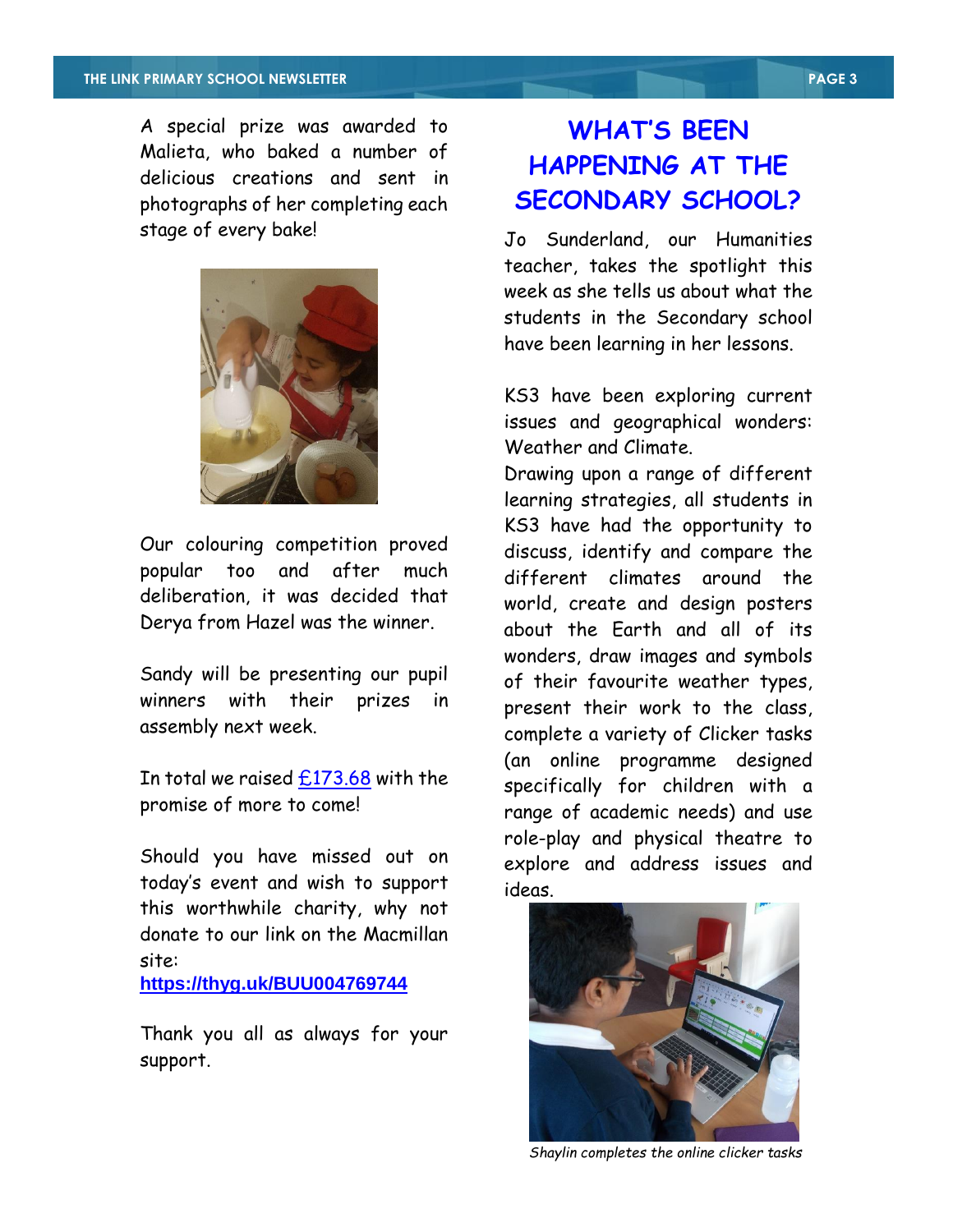Within these lessons we have embedded a multitude of Link priorities. Whilst exploring extreme weather - 'Heatwave' students have had the chance to address ways to keep themselves safe and to address risk*,*  simultaneously bringing to mind what staying safe means to the individual*.*



*Elroy ready to demonstrate problemsolving skills.*

Additionally, KS3 students have had the opportunity to develop their problem-solving skills. Following on from extreme weather, KS3 have explored what can happen during a flood, what is a flood kit, identifying the different stages of a flood alert, and to go about solving the problem of protecting ourselves, pets and belongings.

This week we have been studying climate change, reasons why it is happening and how we can take steps to protect our environment. What is clearly remarkable is the students' ability to rise to the challenge of each lesson and offer fresh and exciting viewpoints and ideas when faced with the reality of natural disasters.

Time and again, students have demonstrated their ability to be resilient, resourceful and charitable with a fierce desire to complete their work independently. I am so proud of KS3 and their attitude to learning : equally they should be very proud of their current achievements in Humanities this term.



*Students answering questions about climate change this week*.

This term some students have been exploring the UK. They have looked at the flags, symbols, flowers, landmarks and famous dishes from each country. In particular, KS4 have focused on their ability to adopt a positive and open-minded approach to trying new things. They have addressed the Link Priority **12. 'Emotional Development'** – being able to recognise and value their own abilities and barriers – leading to positive self-esteem. Would we try Irish stew? Would we walk across Carrick-a-Rede? Would